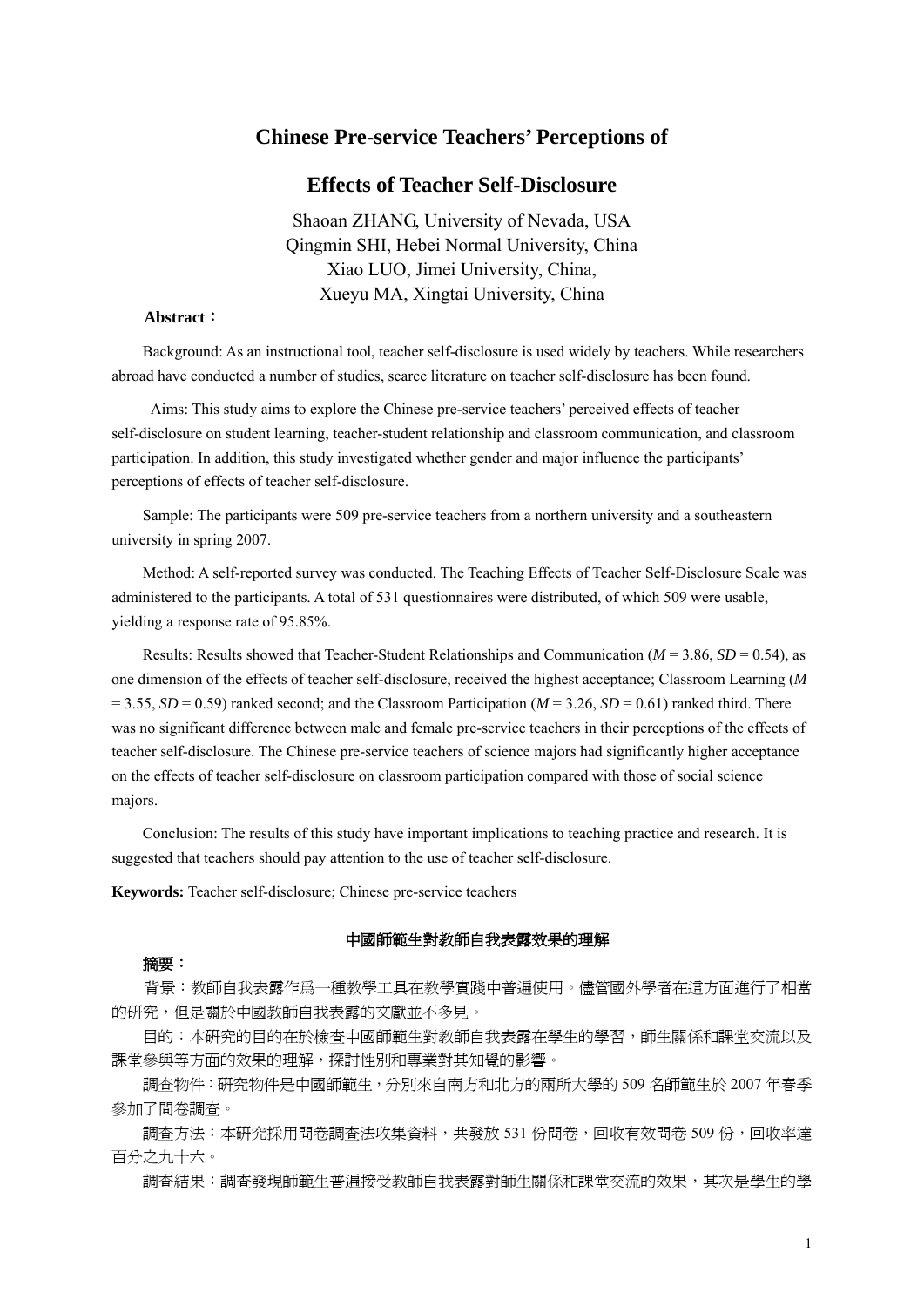習,最後是課堂參與。與文科師範生相比,理科師範生在教師自我表露對"課堂參與"維度上得分顯著 高於文科師範生;而性別則沒有影響對自我表露的理解。

結論:研究結果對教學實踐和研究有很大的啓示。建議教師重視教學自我表露的使用。 關鍵字:教師自我表露,中國師範生

### **Introduction**

With social and economic development, education in China is becoming internationalized. China responded to global changes and challenges, not only in economic development but in education as well. In 1983, the former senior leader Deng Xiaoping proposed an educational goal named "Three Fors", which means that education in China should be oriented for the modernization, for the world, and for the future. His proposal has led to dramatic changes in education in China. The changes involved "the full range of educational experiences from kindergarten through university graduate studies" (Winchester, 2002, p. 105), and both curriculum and instruction (Ouyang, 2004, p. 145; Winchester, 2002, p. 106). One of the changes and challenges in instruction is teacher authority. Traditionally, Chinese teachers tended to teach in a formal way in order for them to establish authority that should be respected by students (Winchester, 2002). Educational reform called for instructional strategies that enhance positive and respectful teacher-student relationship and classroom interaction. One instructional strategy that is connected with classroom communication and teacher-student relationships is teacher self-disclosure (Cooper & Simonds, 1999). This study was intended to examine how Chinese college students as teacher candidates perceived the effects of teacher self-disclosure on teacher-student relationships and classroom communication as well as classroom learning and classroom participation.

Study of teacher self-disclosure in the U. S. began in the late 1970s. Several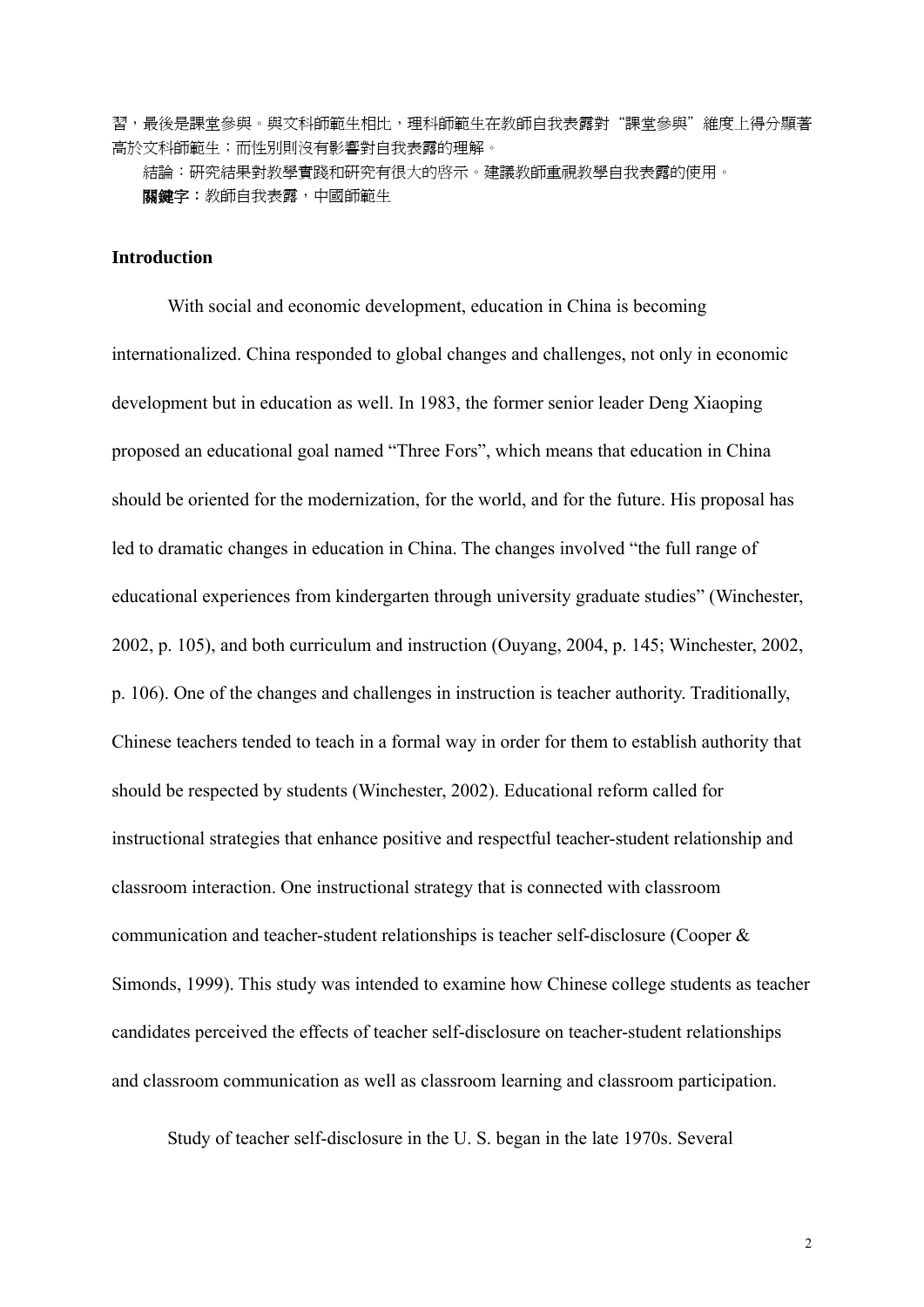researchers defined teacher self-disclosure with the consideration of its instructional characteristics. According to Nussbaum and Scott (1979), teacher self-disclosure is "any message about the self revealed to another, not only occurs in the classroom both voluntarily and involuntarily but also occurs and varies on the dimensions of intent, amount, direction, honesty-accuracy, and depth" (p. 569). Goldstein and Benassi (1994) adopted the definition of teacher self-disclosure as a teacher's sharing of personal and professional information about himself or herself in a believable way. Sorensen (1989) defined teacher self-disclosure as "teacher statements in the classroom about self that may or may not be related to subject content, but reveal information about the teacher that students are unlikely to learn from other sources (p. 260)." According to Sorensen (1989), teacher self-disclosure is a unique instructional tool because it originates from a teacher rather than a textbook. The information disclosed from a teacher serves as a part of informal teaching materials and as an instructional tool for student learning as well. The personal information, no matter whether it is directly relevant to the teaching content, may produce certain effects on student academic learning, teacher-student relationships and classroom communication, and student classroom participation.

Teacher self-disclosure can be used in different classrooms. For example, an elementary school math teacher said, "I often use stories about hikes I have been on or mountains I have climbed, and so forth to create fun word problems the children are really interested in. You can estimate distances, sizes of objects, areas, volumes, and so forth with photos. You can compare measuring units. I often let the students come up with problems from my stories and photos of many of my experiences." Another example is the use of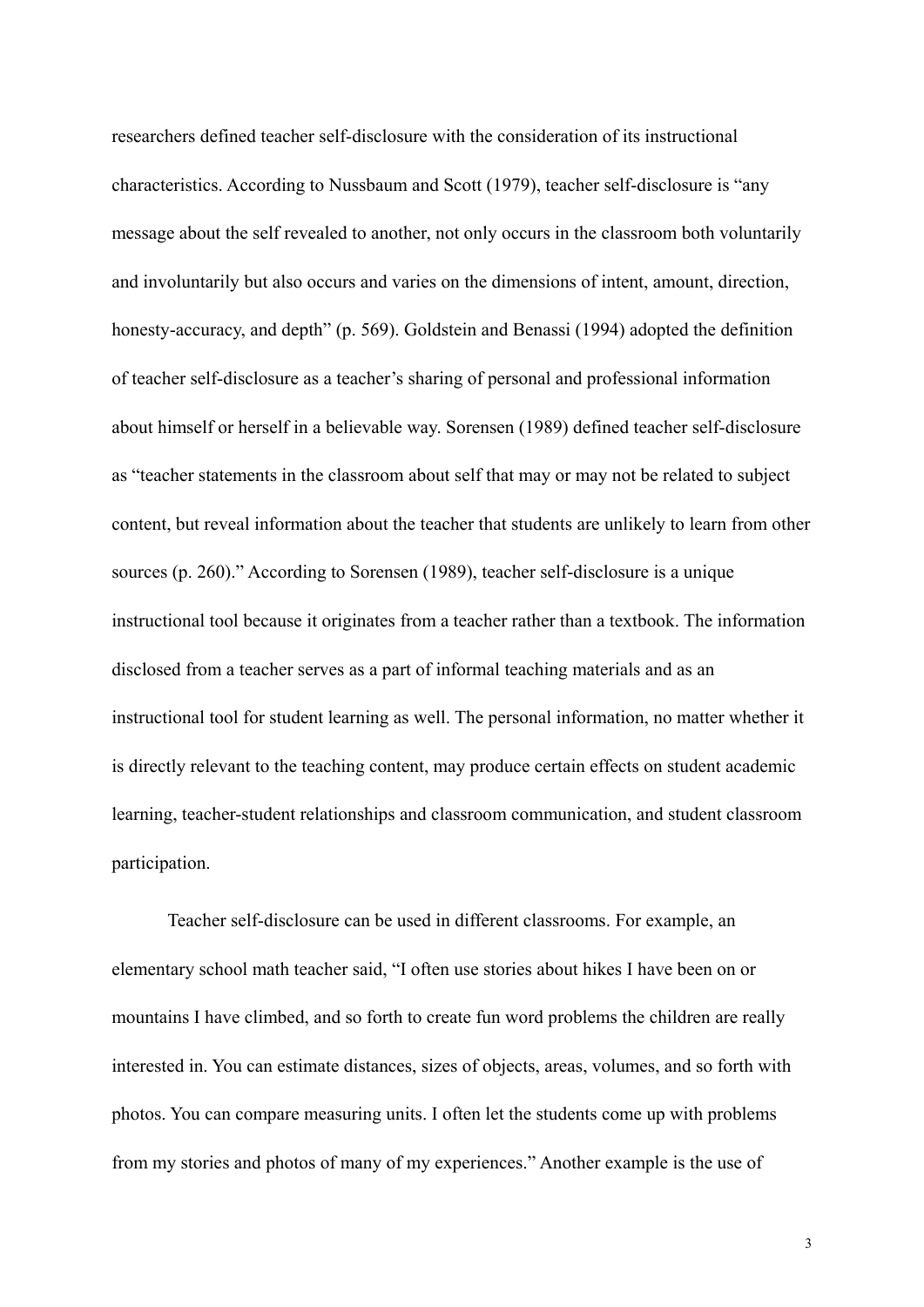teacher self-disclosure in a high school AP (Advanced Placement Program) American history class. The teacher taught AP American history to the students in a high school. The subject was fighter jets in World War II. This teacher had a lot of ties to this subject; his father was in many missions on one of those jets, and so he was able to tell his students many stories that he heard. He also pulled up pictures from the Internet and was able to show students the very jet his father had been on. This example is "like a live, primary source, because all of the emotions and feelings of the stories were right there for the students and myself to experience. Then, he was able to relate it to the lesson, because students now had the textbook and the personal sides of the history" (from a preservice teacher).

Several studies in the U. S. investigated the use of teacher self-disclosure as an effective instructional tool for enhancing students' cognitive learning (Cayanus, Martin & Weber, 2003; Hartlep, 2001; McCarthy & Schmeck, 1982). In addition to academic achievement, researchers found that teacher self-disclosure has positive effects on students' affective learning (Nussbaum & Scott, 1979; Sorensen, 1989; Walker, 1999), and even classroom participation (Goldstein & Benassi, 1994). Zhang (2007) focused his study at the K-12 level and documented that both American preservice and K-12 teachers believe that teacher self-disclosure enhances classroom learning, creates a more positive classroom environment, establishes a more caring and respectful teacher-student relationship, and to some degree enhances students' active classroom participation.

This study also included the examination of the influence of teacher gender on classroom teaching. According to Cooper & Simonds (1999), several factors such as audience size, setting, age, gender, race, culture, and nationality influence self-disclosure (p. 35).China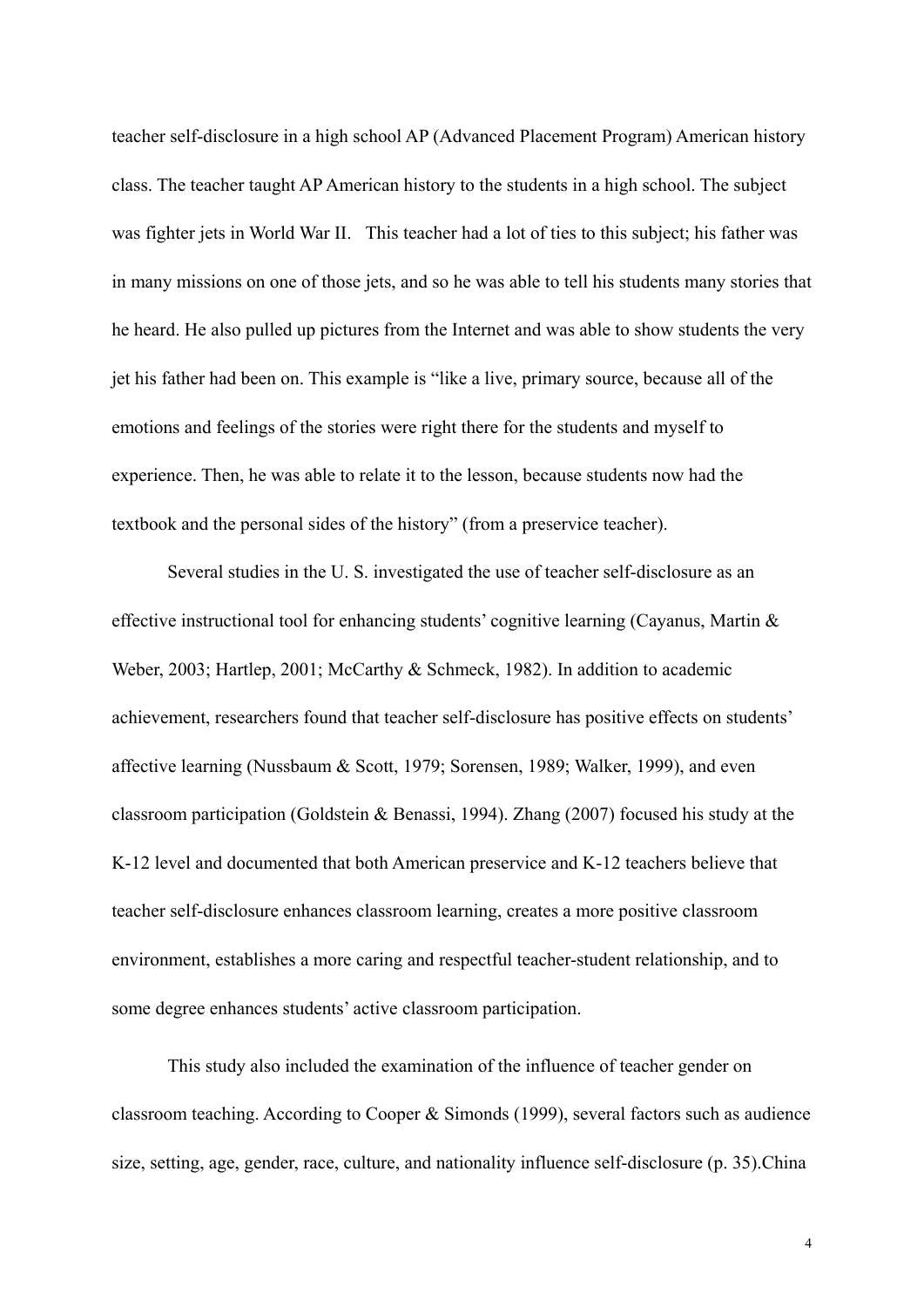possesses several thousands of years of feudal history. However, the women's liberation movement and modernization dramatically changed people's mentality about gender. We assumed that there should be no significance between male and female preservice teachers in their perceptions of effects of teacher self-disclosure. The examination of Chinese male and female teachers' perceptions of teacher self-disclosure may mirror the reality of gender influences in classroom teaching in the changed society.

In addition to the examination of the impact of teacher gender on their perceptions of teacher self-disclosure, this study also explored the preservice teachers' majors which may be one factor that influences their perceptions of teacher self-disclosure. For example, social studies teachers may have different perceptions of teacher self-disclosure than math teachers. The result of this part of study may provide suggestions that in some subject areas teacher self-disclosure may be more popular than in other subject areas. We assumed that social science preservice teachers should show higher degree of acceptance of the effects of teacher self-disclosure compared with the science teachers. This aspect of study was ground-breaking, thus, it made contributions to the study of teacher self-disclosure.

Through Chinese preservice teachers' self-reported survey, this study was intended to explore how Chinese preservice teachers value teacher self-disclosure in terms of its effects on student learning and to provide suggestions for teacher education programs in China as well as in other countries concerning the use of teacher self-disclosure. Furthermore, this research evokes educational researchers around the world to study teacher self-disclosure in their specific educational contexts.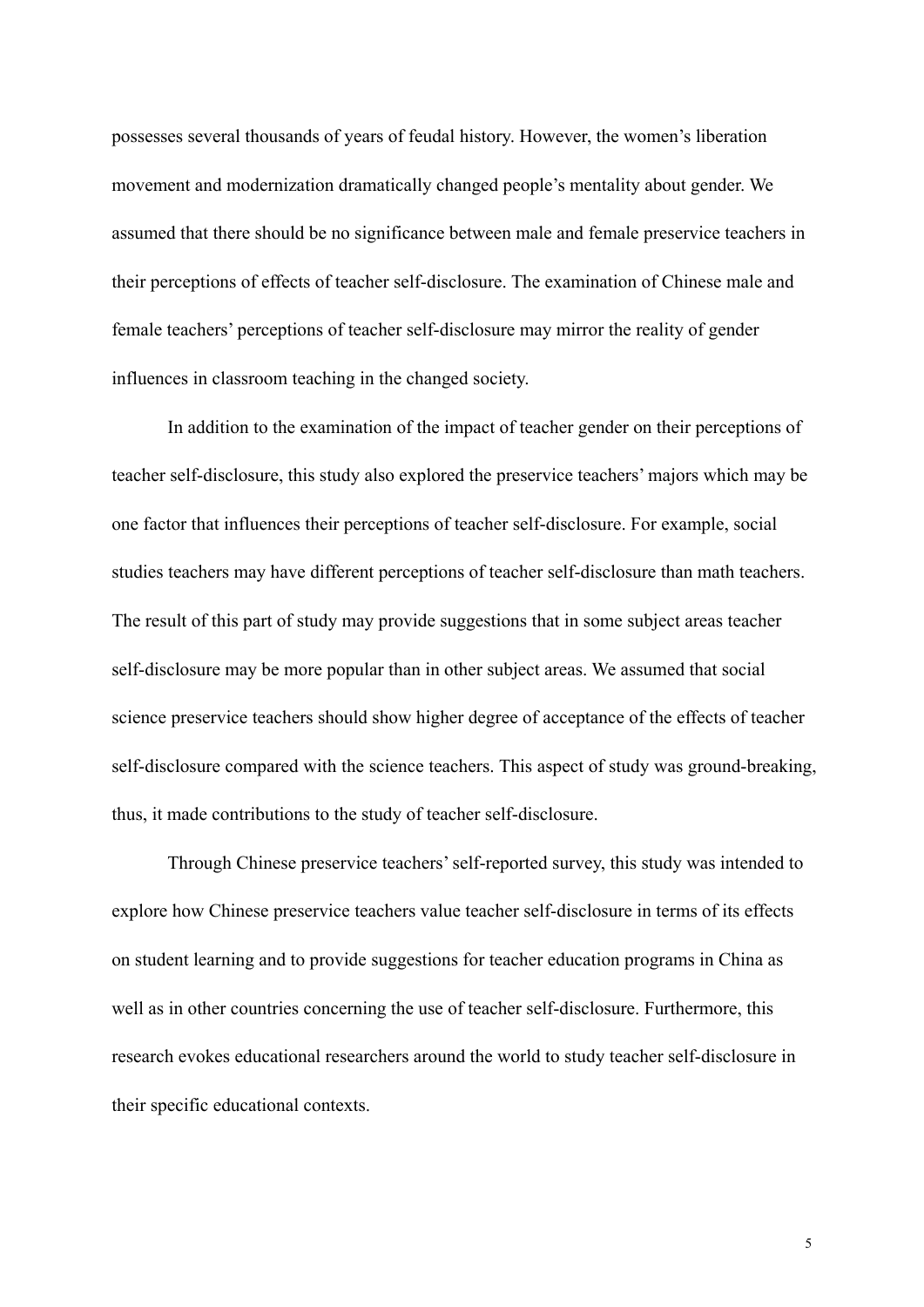### **Purposes**

The purpose of this study was three-fold: (1) to examine how preservice teachers accepted the three dimensions of effects of teacher self-disclosure: Classroom Learning, Teacher-Student Relationships and Communication, or Classroom Participation; (2) to investigate whether gender affects preservice teachers' understandings of effects of teacher self-disclosure on the three dimensions; (3) to investigate whether preservice teachers' majors influence their perceptions of effects of teacher self-disclosure on the three dimensions. In this study, social science refers to the preservice teachers' majors such as English, Chinese, political science, and history while science refers to the majors such as mathematics, chemistry, physics, biology, and information technology.

In this study, classroom learning was not measured by students' academic achievement; instead, it was measured by preservice teachers' beliefs in such outcomes and behaviors that relate to students' academic achievement as easily understanding the lecture, memorizing and retrieving information, broadening students' knowledge, enhancing teaching clarity, making students more interested in the subject, making more vivid teaching, and providing different ways of understanding teaching materials. The effects of teacher self-disclosure on Teacher-Student Relationships and Communication were measured on how preservice teachers believe that teacher self-disclosure creates caring relationships between teachers and students, helps students open up to their teachers about problems they may be having, helps students feel comfortable about communicating with their teachers, and contributes to developing trust between teachers and students. The effects of teacher self-disclosure on Class Participation were measured on how preservice teachers believe that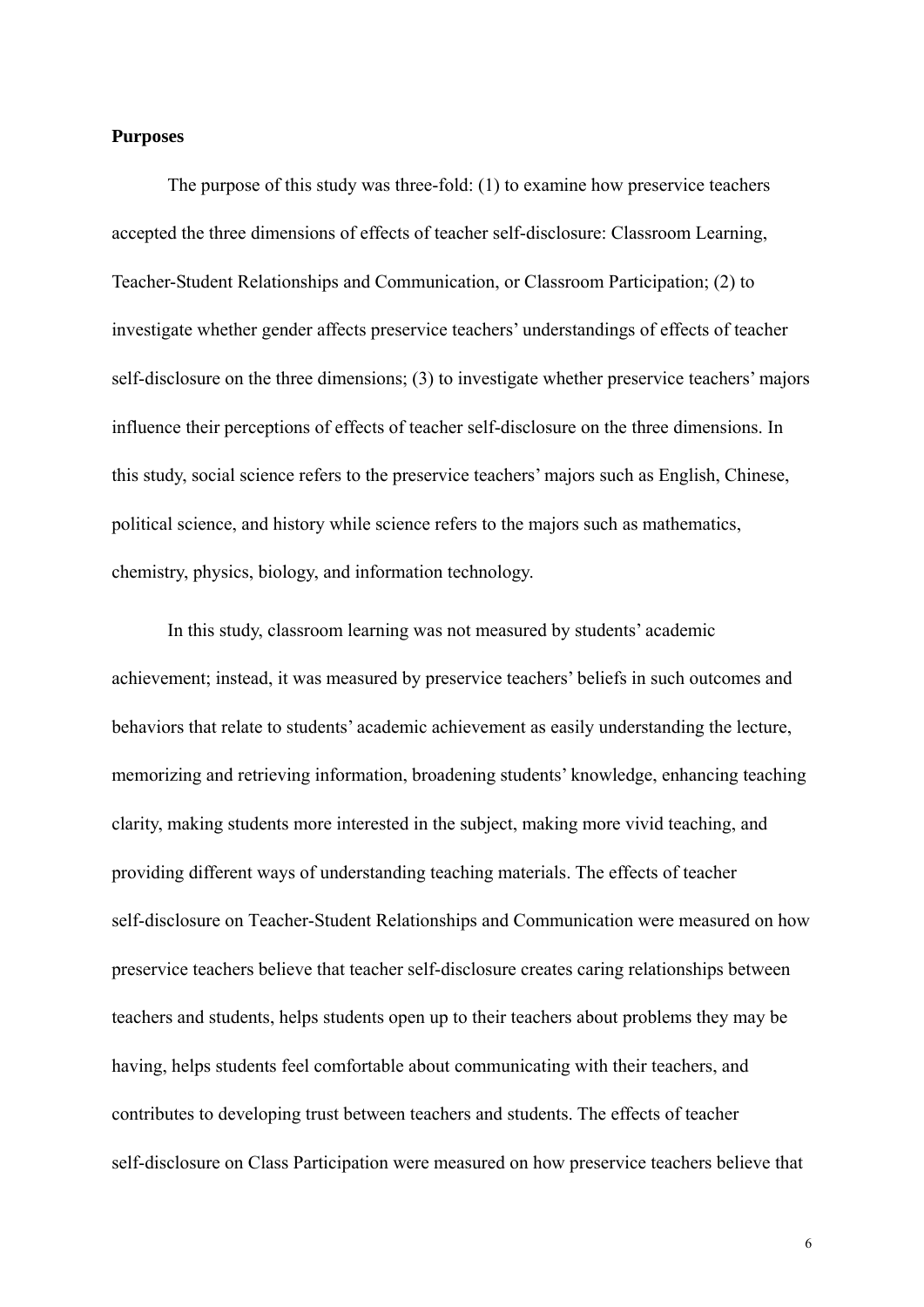teacher self-disclosure contributes to classroom discipline, contributes to students' willingness to learn, makes students enthusiastic about classroom activities, makes students' learning experiences more engaging, and reduces students' misbehaviors.

### **Literature Review**

A number of studies were conducted in the United States on the effects of teacher self-disclosure on students' cognitive learning, classroom communication, and classroom participation. McCarthy and Schmeck (1982) examined the effects of a male teacher's self-disclosure on 32 female and 32 male college students' recall of lecture material. Results showed that teacher self-disclosure lowered the female students' recall but raised the male students' recall. On the basis of the findings, the authors suggested that teacher self-disclosure encourages self-reference in the student and self-reference improves memory. Hartlep (2001) also investigated the effects of teacher self-disclosure on improving students' retention of lecture material. Participants included sixty-three students at California State University enrolled in an undergraduate course in life-span developmental psychology. Hartlep found that lectures with teacher self-disclosure led to better exam performance than lectures without teacher self-disclosure. These two studies indicated that teacher self-disclosure may help students learn better. While the two studies revealed a positive relationship between teacher self-disclosure and students' academic achievement, one study produced the opposite results. Nussbaum and Scott (1979) investigated the relationship between perceived teacher communication behaviors and classroom learning, and they intended to investigate whether students' perceptions of teacher self-disclosure, together with communicator style and solidarity, are related significantly to the cognitive, affective, and behavioral learning in the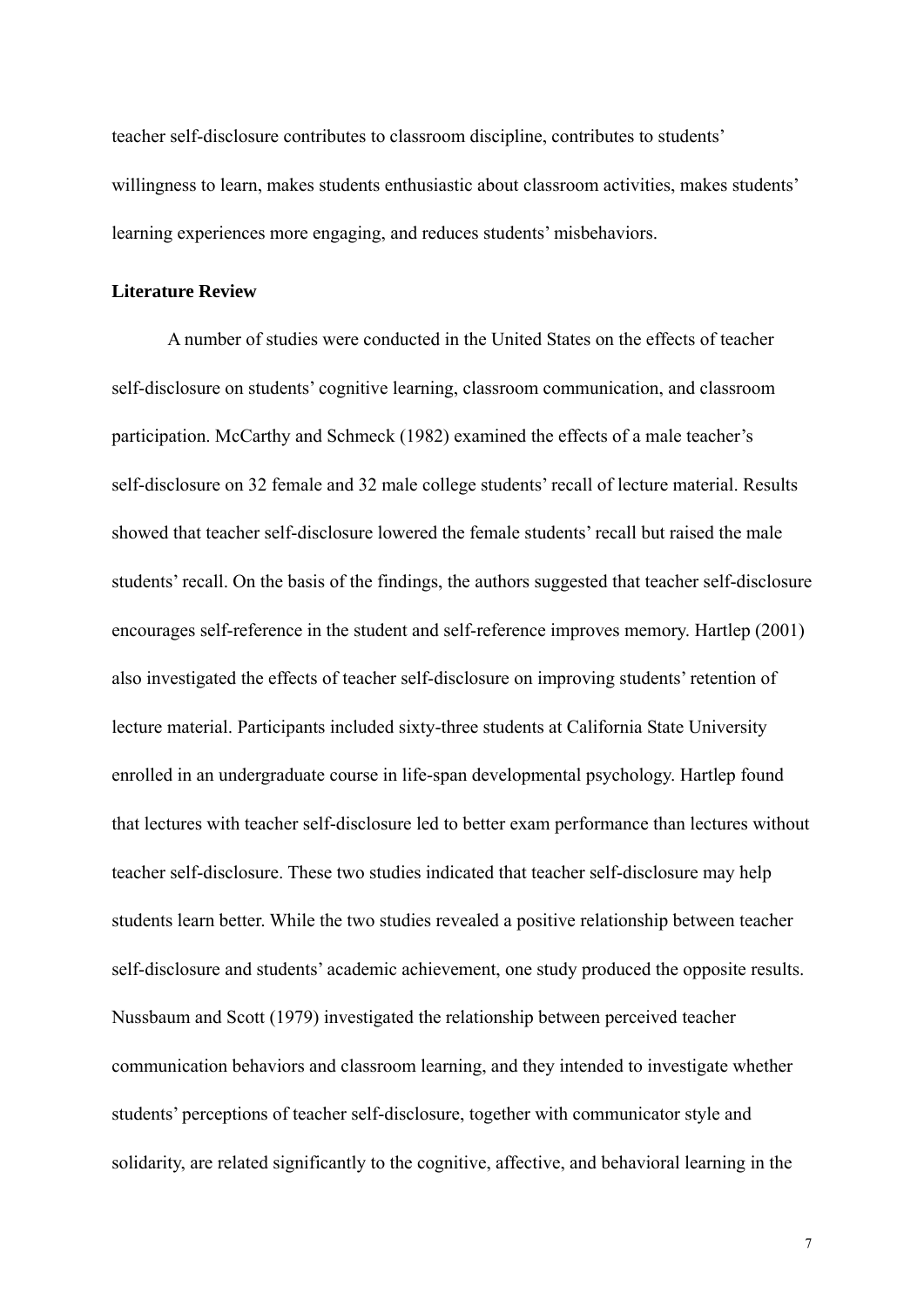classroom environment. Among the five dimensions of teacher self-disclosure, and the other variables such as general evaluation of communication style, competence of communication style, and solidarity, Nussbaum and Scott found that perceived honesty of the instructor's disclosure, general communication style, and competence of communication style negatively associated with cognitive learning  $(r = -.56, p < .001)$ . Nussbaum and Scott (1979) synthesized the research findings and considered that the negative relationship between teacher self-disclosure and cognitive study results from too much affect between teachers and students because "too much homophily between teacher[s] and student[s] may detract from cognitive learning " (p. 579). The inconsistent findings suggested that it may be practical to measure the perceived effects of teacher self-disclosure on student learning. Thus, this study employed a self-reported survey for student learning instead of using cognitive assessment tools such as tests.

In addition to cognitive learning, several studies also found that teacher self-disclosure was related to teacher-student relationships and communication. Rouse and Bradley (1989) investigated whether teacher self-disclosure produces more student self-disclosure in reading instruction. They found that teacher self-disclosure was very effective in creating such a classroom communication climate conducive to personally relevant talk that students revealed themselves in a way that fostered a strong sense of mutual understanding and human bonding. Accordingly, Rouse and Bradley argued that teacher self-disclosure appeared to be a factor that created "a warm and emotionally safe classroom environment", in which students are willing to open up through self-disclosure and consequently teachers and students understand each other better. Rouse and Bradley (1989)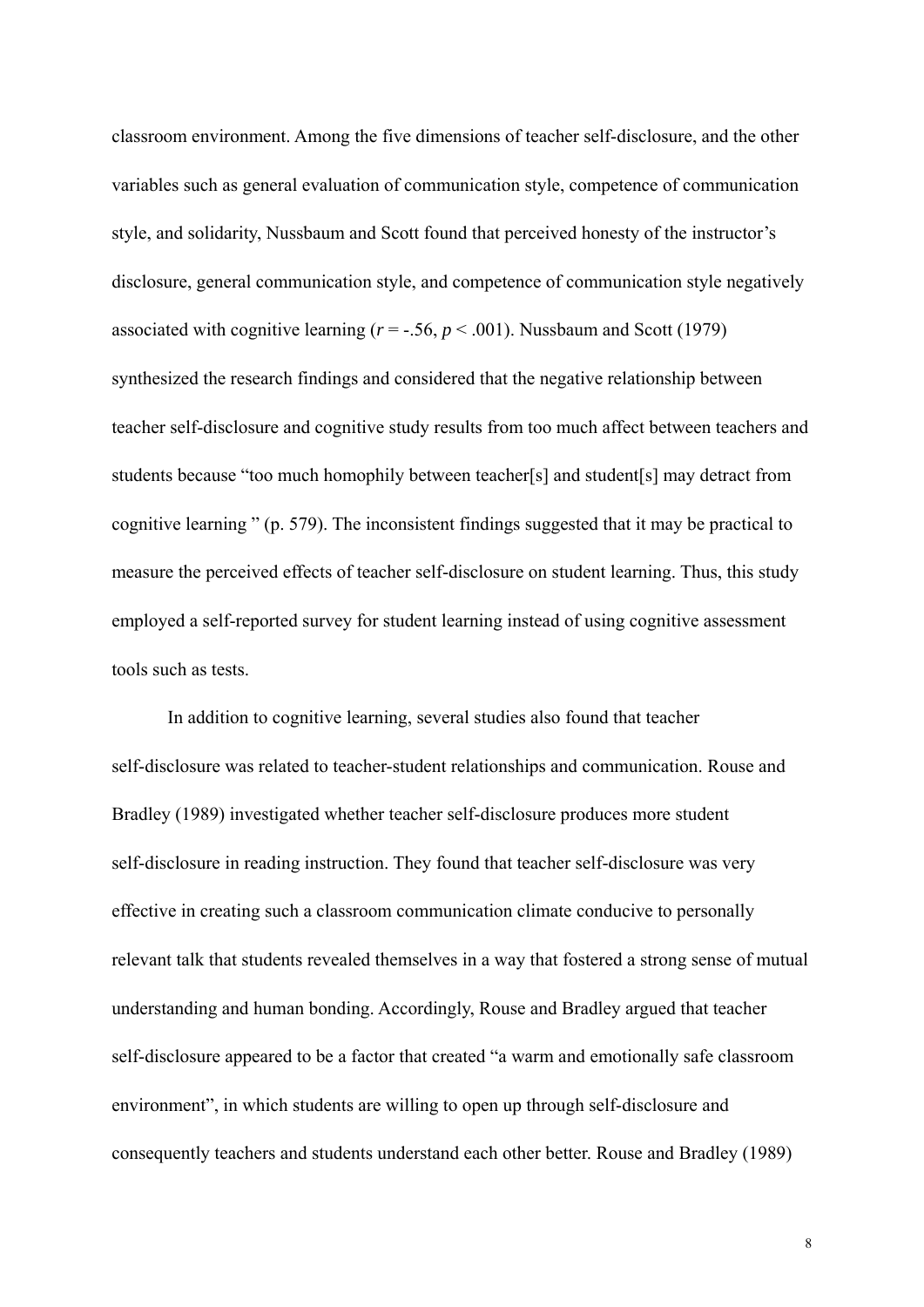further pointed out that this feeling of emotional warmth may help students learn better. They stated that when the artificial barriers between students and teachers are broken down, students are also provided with a stronger sense of personal involvement in the educational process. Deiro (2005) observed six carefully selected secondary teachers' classroom teaching for three days, interviewed each teacher four times for ninety minutes each time, and interviewed two students from each teacher's class. From her observations and interviews, she identified six effective strategies for teachers to make healthy connections with students: creating one-to-one time with students, using appropriate teacher self-disclosure, having high expectations of students while conveying a belief in their capabilities, networking with parents, family members, and friends of students, building a sense of community among students within the classroom, and using rituals and traditions within the classroom. Deiro found that teacher self-disclosure helps establish caring and respectful teacher-student relationship. These studies suggested that teacher self-disclosure may not only enhance students' learning, it may also help establish a positive classroom communication environment and a caring and respectful teacher-student relationship. Zhang (2007) examined the perceived effects of teacher self-disclosure on teacher-student relationship and classroom communication. Results showed that this perceived effect was more accepted by American both pre-service teachers ( $M = 4.15$ ,  $SD = .44$ ) and in-service teachers ( $M = 4.27$ ,  $SD = .55$ ) than were academic learning and classroom participation.

Scholars also studied the effects of teacher self-disclosure on classroom participation; however, the results were inconsistent. Goldstein and Benassi (1994) hypothesized a positive relation between teacher self-disclosure and classroom participation and found that teacher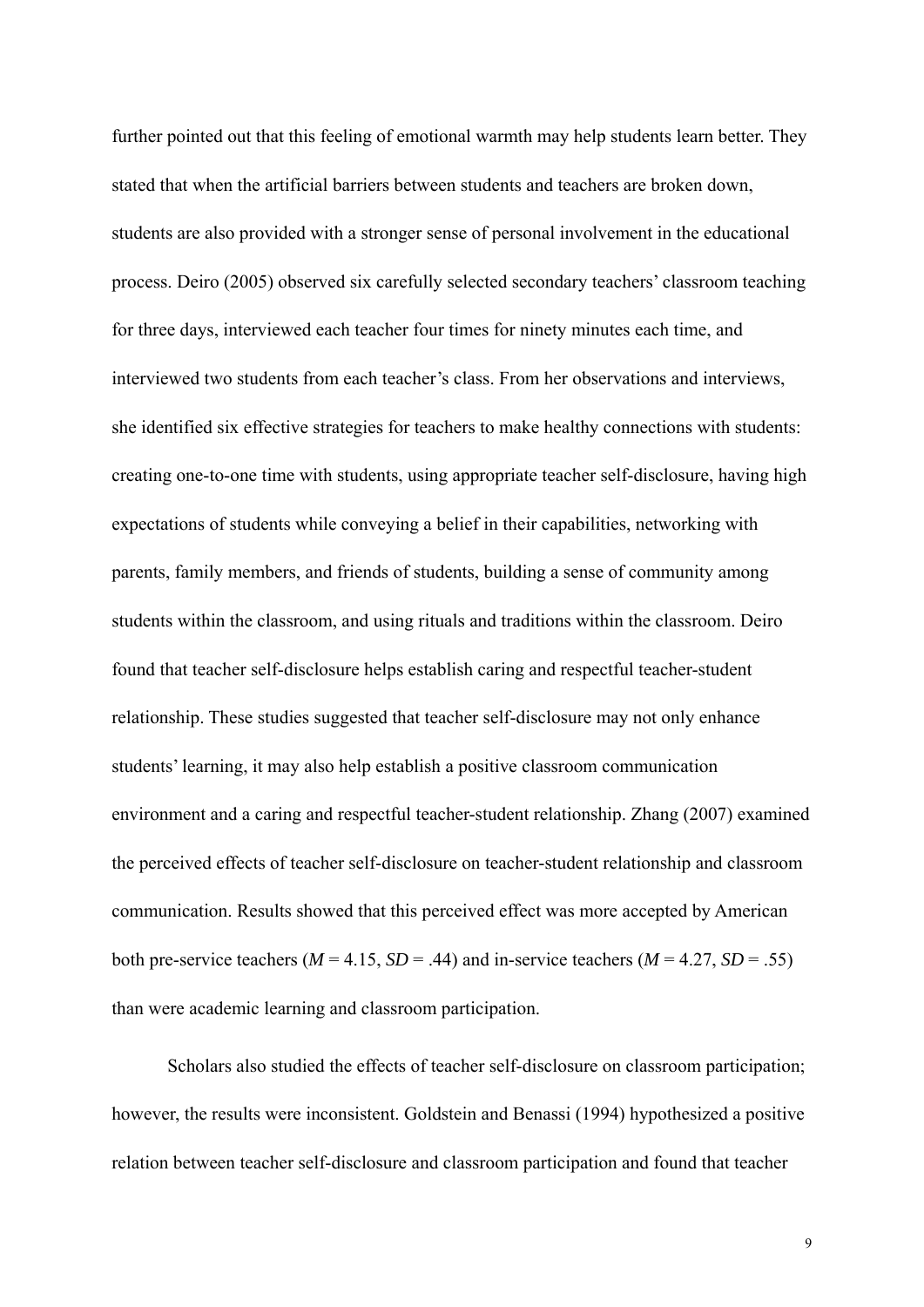self-disclosure was positively associated with students' classroom participation in a natural classroom setting. However, Wambach and Brothen (1997) questioned Goldstein and Benassi (1994)'s study and conducted another study. In their study, Wambach and Brothen found no relation between teacher self-disclosure and classroom participation. Zhang (2007) investigated the 180 in-service and 135 pre-service teachers' perceived effects of teacher self-disclosure on classroom participation. The results indicated that both pre-service teachers  $(M = 3.38, SD = .57)$  and in-service teachers  $(M = 3.66, SD = .64)$  did not consider the influences of teacher self-disclosure on student classroom participation so much as its effects on another two dimensions: Classroom Learning, and Teacher-Student Relationships and Classroom Communication. The inconsistent results cast doubts about whether teacher self-disclosure may enhance more classroom participation. The problem that existed in the studies is the different definitions and research methods in their studies.

As mentioned in the introduction of this study, gender was a factor that influenced the use of teacher self-disclosure (Cooper & Simonds, 1999). Zhang (2007)'s study also investigated whether teacher gender affected teachers' understanding of effects of teacher self-disclosure. He found that gender did not affect pre-service teachers' (Wilks' Λ = .99, *F*  $= .23$ ,  $p = .88$ ) and in-service teachers' (Wilks'  $\Lambda = .96$ ,  $F = 1.78$ ,  $p = .16$ ) perceptions of effects of teacher self-disclosure on the three dimensions.

A brief review of studies on teacher self-disclosure showed that scholars have studied its effects on one of the three dimensions: Classroom Learning, Teacher-Student Relationships and Classroom Communication, and Classroom Participation. Zhang (2007) investigated all these effects of teacher self-disclosure in his study. Since no systemic study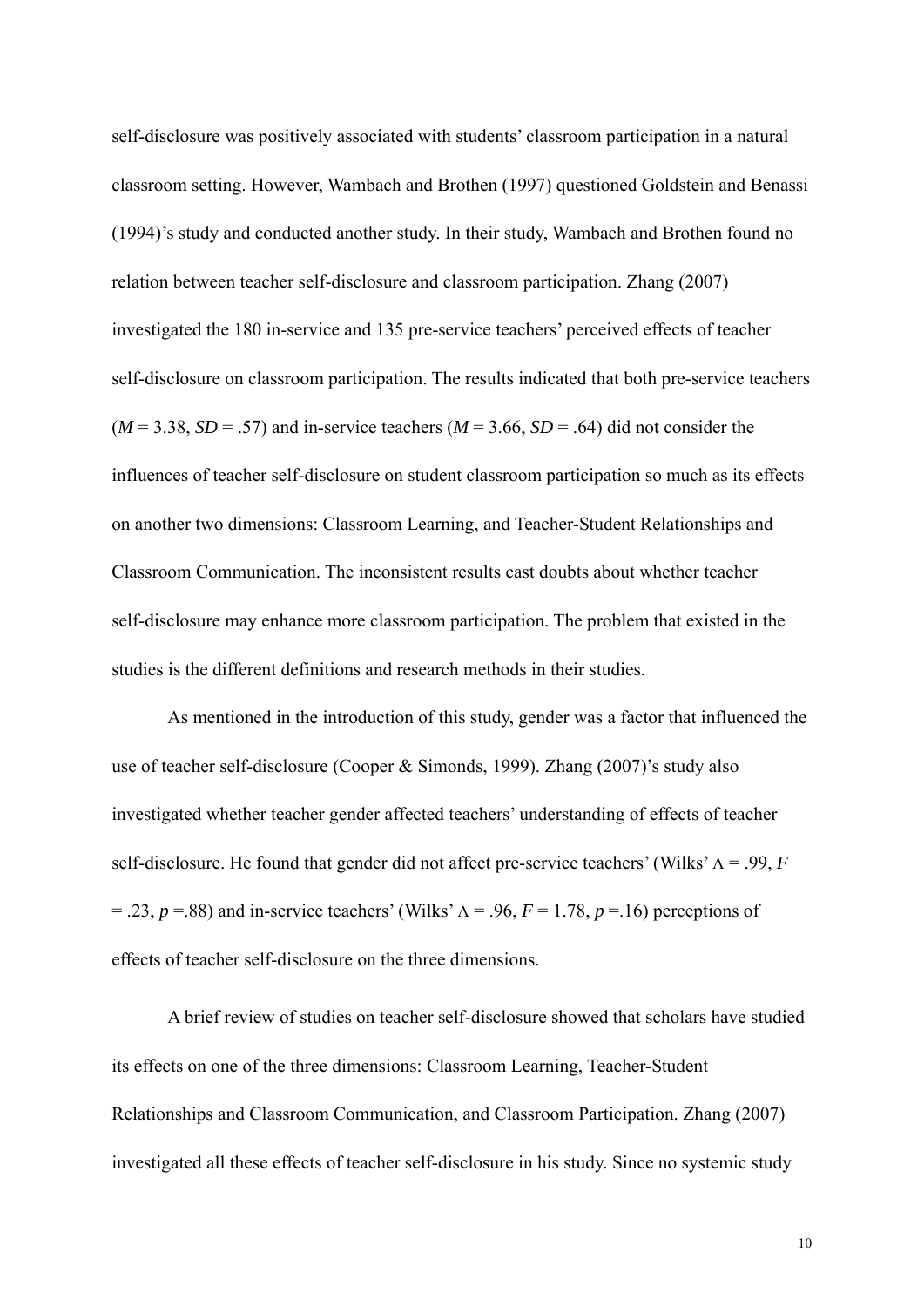on teacher self-disclosure was conducted in China, it seemed significant to conduct the initial study based on Zhang's study.

The following three research questions were generated from the literature review:

- 1) How did Chinese pre-service teachers consider the effects of teacher self-disclosure on Classroom Learning, Teacher-Student Relationships, and Classroom Participation?
- 2) Do male and female Chinese pre-service teachers have different perceptions of effects of teacher self-disclosure on students?
- 3) Do the majors of Chinese pre-service teachers affect their perceptions of effects of teacher self-disclosure on students?

### **Method**

### *Participants*

Participants consisted of 509 pre-service teachers in one southeastern university ( $n =$ 383) and one northern university ( $n = 126$ ) in China. In addition, 162 (31.8%) participants were male students and 347 (68.2.0%) were female students. They were enrolled in undergraduate teacher education programs ranging from freshmen to seniors in the departments of history, English, Chinese, political science, math, chemistry, physics, biology, and information technology. Two hundred and seventy-eight (54.6%) were social science majors and 231 (45.4%) were science majors.

# *Instrument*

Based on Zhang (2007)'s self-developed survey (The Teaching Effects of Teacher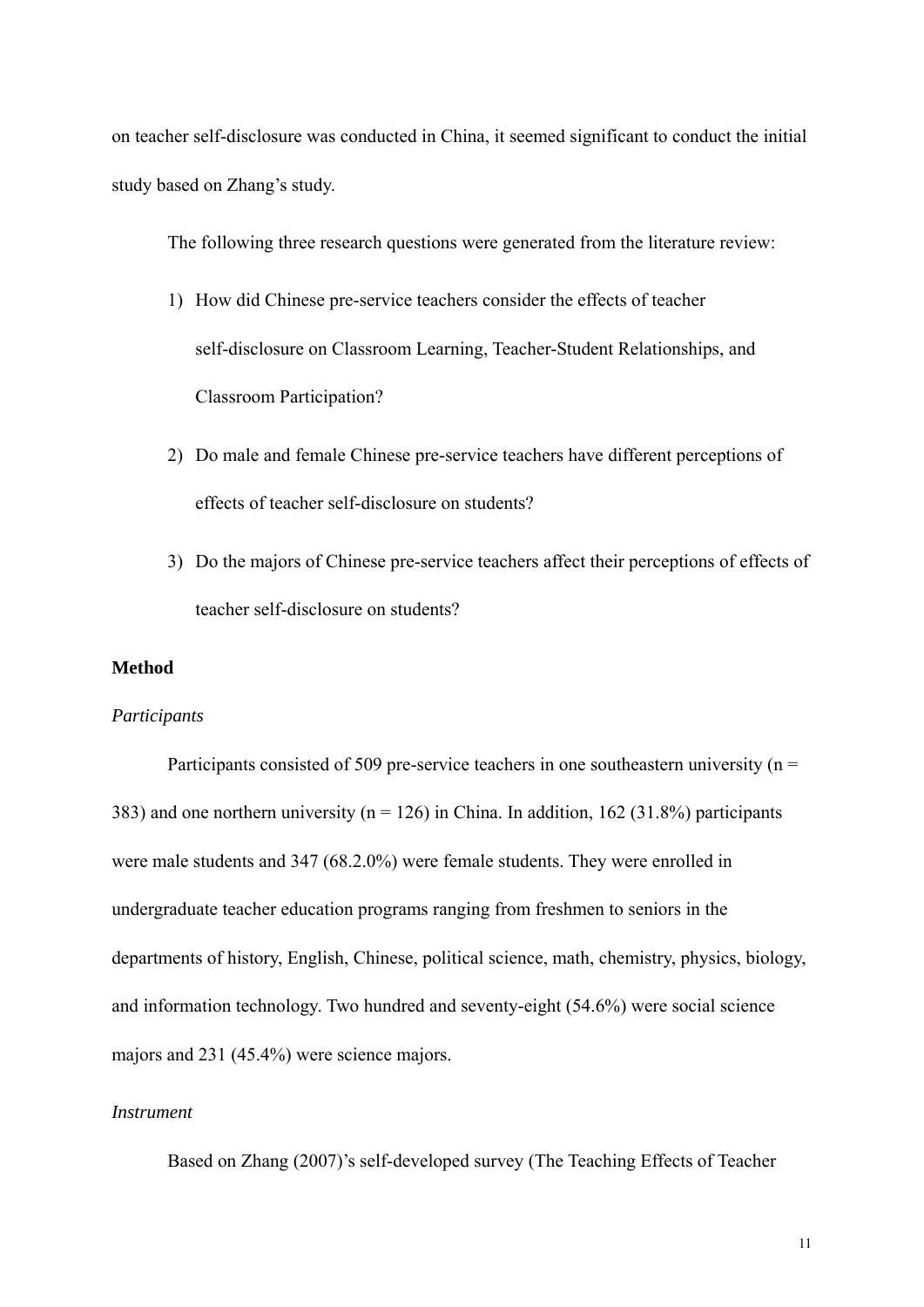Self-Disclosure Scale), the Teaching Effects of Teacher Self-Disclosure Scale for Chinese pre-service teachers (see Appendix II) was developed in both English and Chinese by the first two researchers.

The Teaching Effects of Teacher Self-Disclosure Scale investigated how pre-service teachers perceived effects of teacher self-disclosure. Participants responded to items using the following scale: 1-strongly disagree, 2-disagree, 3-undecided, 4-agree, and 5-strongly agree. An exploratory factor analysis was conducted to examine the loading of each item. An exploratory principal components analysis with Varimax rotation of the items produced three components. By deleting 7 items which loaded  $\leq$  .40 or had similar loading in two dimensions, three components were rotated among 17 items with Eigenvalues 6.28, 1.42, and 1.12, respectively, accounting for 51.87% of the variance (see Appendix I). Results of the factor analysis revealed the three components as assessed: Classroom Learning, Teacher-Student Relationships and Communication, and Classroom Participation. In this current study the internal consistency reliability check (Cronbach's coefficient alpha) for all subscales of the measure showed acceptable results, for Classroom Learning,  $\alpha$  = .85 (8) items); for Teacher-Student Relationships and Communication,  $\alpha$  = .71 (4 items); and for Classroom Participation,  $\alpha$  = .77 (5 items).

### *Procedures*

Two of the researchers conducted data collection in two universities in China in spring 2007. The researchers brought the survey to the classes that the participants were attending. They explained the purpose of this survey and then read the instructions and gave necessary explanations to supplement the directions for completing the survey successfully.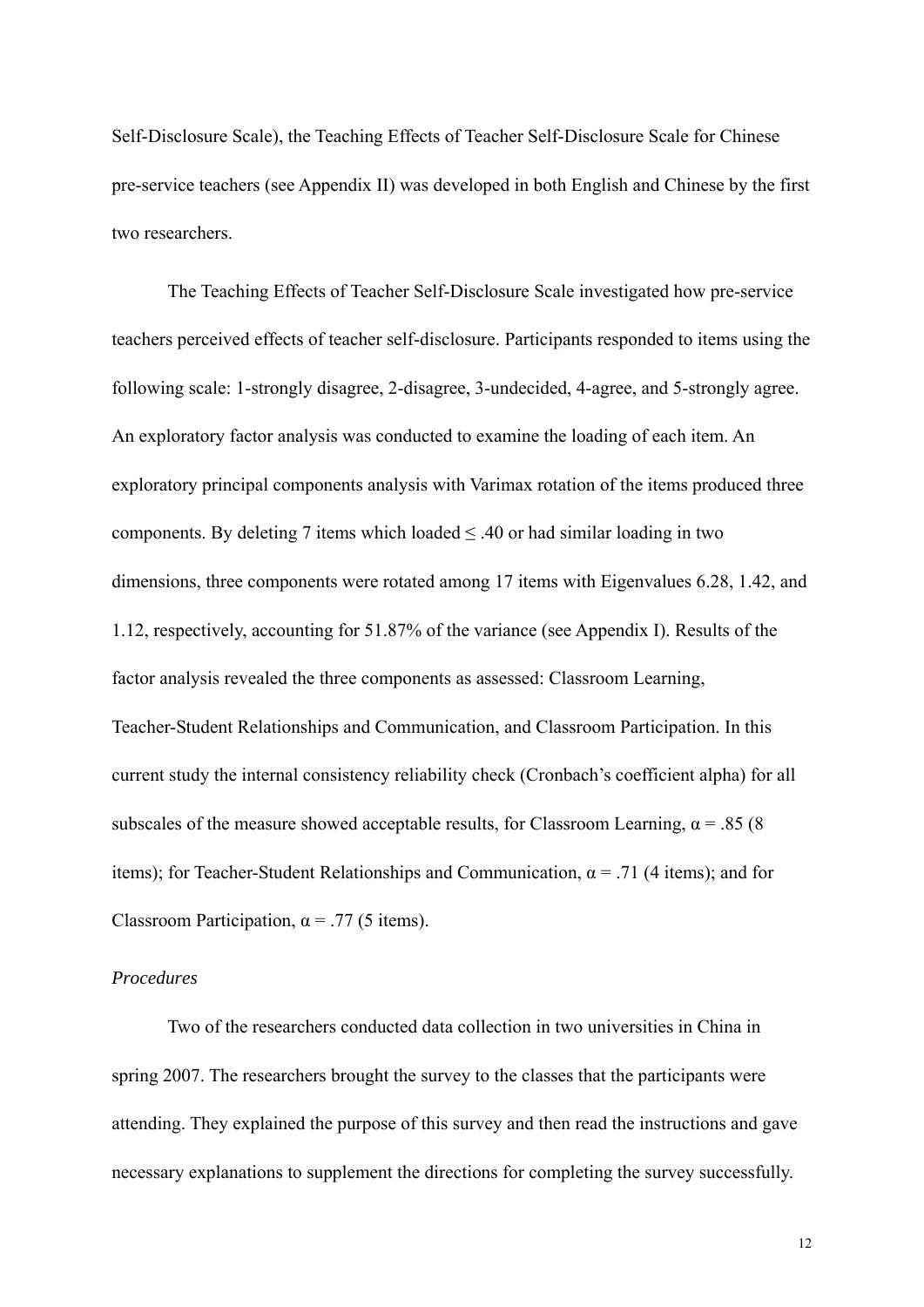Afterward, they asked the participants to complete and return the survey within 15 minutes. The participants were asked to sign their names on the informed consent letters before they began the survey. During the survey, researchers walked around and answered any questions the pre-service teachers had. Researchers examined each survey to ensure completion before accepting the surveys. A total of 531 questionnaires were distributed, of which 509 were usable, yielding a response rate of 95.85%.

### *Data Analysis*

A 2 x 2 MANOVA was conducted to analyze the interaction between gender and major, and gender and majors' main effects on three dimensions of effects of teacher self-disclosure. Meanwhile, the mean scores and standard deviations for each of the three dimensions (Classroom Learning, Teacher-Student Relationships and Communication, Classroom Participation) were reported to examine the rankings of the three dimensions.

#### **Results**

The descriptive analysis results revealed how Chinese pre-service teachers considered the effects of teacher self-disclosure on Classroom Learning, Teacher-Student Relationships and Communication, and Classroom Participation. Teacher-Student Relationships and Communication gained the highest mean  $(M = 3.86, SD = 0.54)$ ; Classroom Learning ranked second ( $M = 3.55$ ,  $SD = 0.59$ ); and Classroom Participation ranked third ( $M = 3.26$ ,  $SD = 0.61$ . The means and standard deviations for gender and major are presented in Table 1.

A 2 x 2 MANOVA was conducted to evaluate the effects of gender and major on perceived Classroom Learning, Teacher-Student Relationships and Communication, and Classroom Participation. The means and standard deviations for the three dependent variables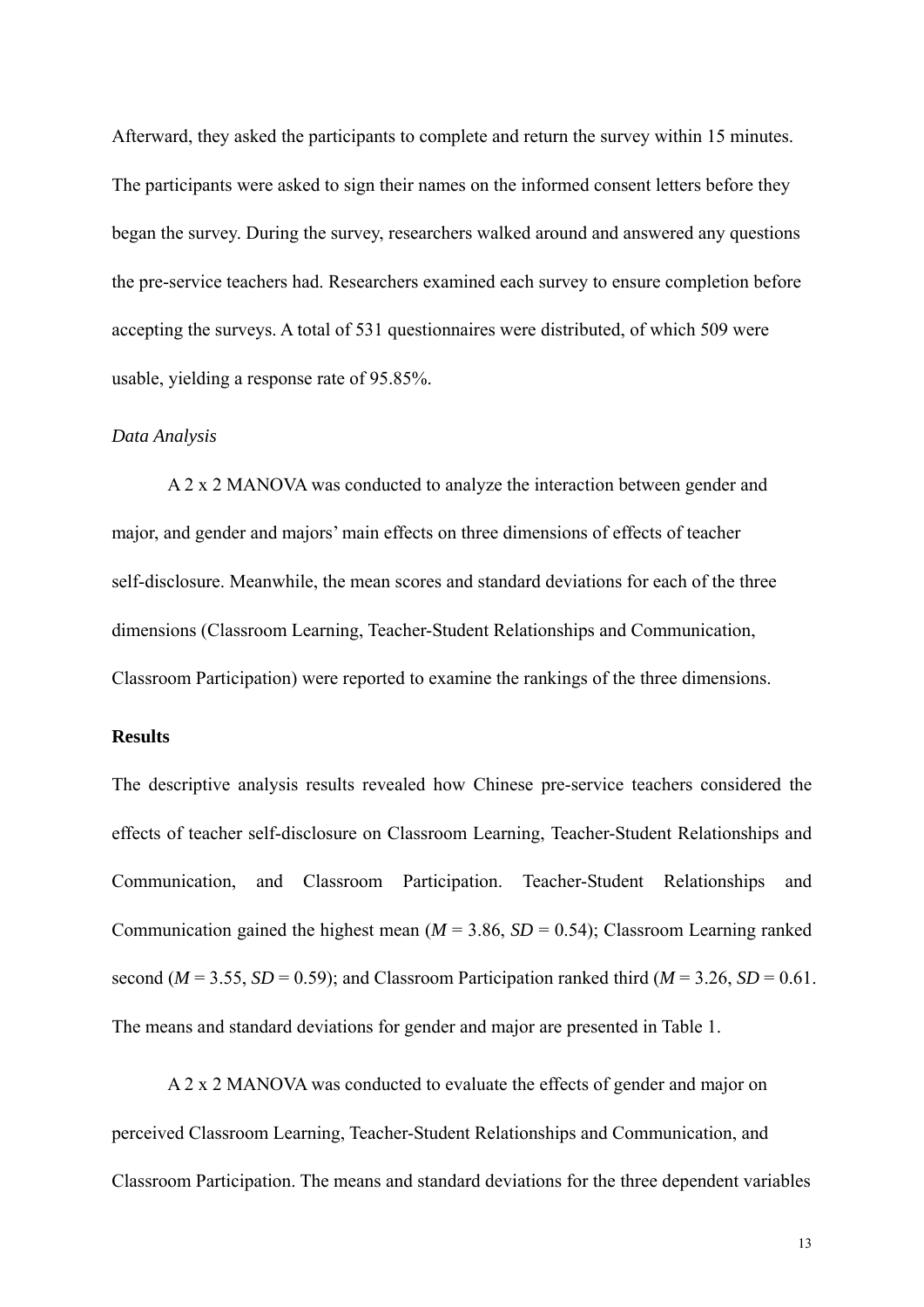# Table 1

### *Means and Standard Deviations for Pre-service Teachers on Effects of Teacher*

| Variables      | $\overline{N}$ | Classroom<br>Learning |           | Teacher-Student<br>Relationships $\&$<br>Communication |     | Classroom<br>Participation |           |
|----------------|----------------|-----------------------|-----------|--------------------------------------------------------|-----|----------------------------|-----------|
| Gender         |                | M                     | <i>SD</i> | M                                                      | SD  | M                          | <i>SD</i> |
| Male           | 162            | 3.54                  | .56       | 3.81                                                   | .55 | 3.54                       | .58       |
| Female         | 347            | 3.55                  | .60       | 3.88                                                   | .53 | 3.47                       | .57       |
| Major          |                |                       |           |                                                        |     |                            |           |
| Social Science | 278            | 3.53                  | .58       | 3.82                                                   | .57 | 3.42                       | .58       |
| Science        | 231            | 3.57                  | .61       | 3.91                                                   | .50 | 3.58                       | .55       |

# *Self-Disclosure*

as a function of gender and major are presented in Table 1. The MANOVA results indicated a nonsignificant gender by major interaction,  $F(3, 503) = 1.20$ ,  $p = .309$ , partial  $\eta^2 = .007$ ; a nonsignificant gender main effect,  $F(3, 503) = 2.18$ ,  $p = .089$ , partial  $\eta^2 = .013$ ; and a significant major main effect,  $F(3, 503) = 4.41$ ,  $p < .001$ , partial  $\eta^2 = .026$ .

The follow-up test results showed that science major pre-service teachers obtained a significantly higher score ( $M = 3.58$ ,  $SD = .55$ ) in dimension of Classroom Participation than did social science major pre-service teachers ( $M = 3.42$ ,  $SD = .58$ ),  $F(1, 505) = 11.60$ , *p*  $\leq$  .001; however, no significant differences in Classroom Learning ( $F(1, 505) = 1.82$ ,  $p = .178$ ) and Teacher-Student Relationships and Communication  $(F(1, 505) = 5.61, p = .018)$  were found.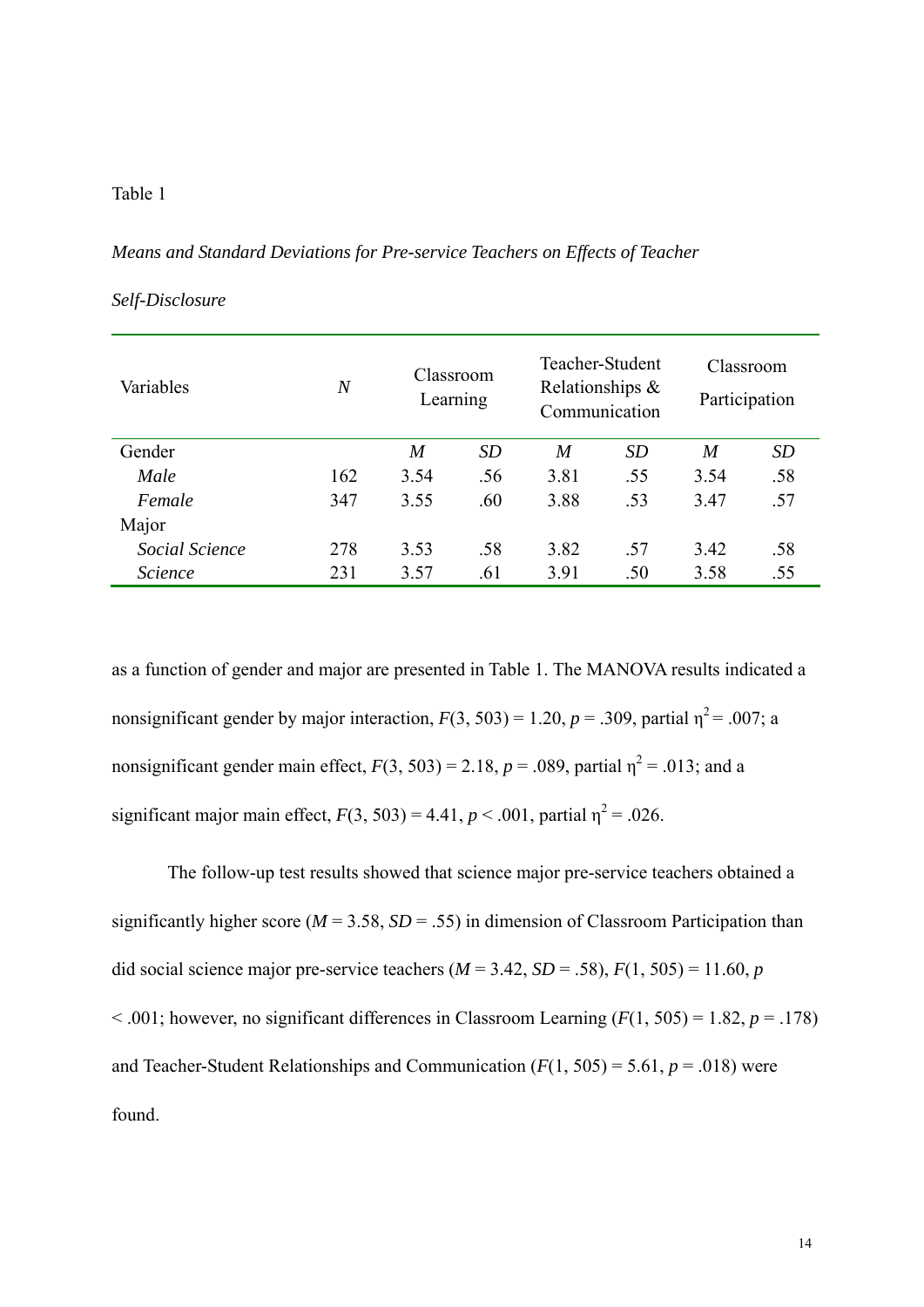### **Discussion**

Previous investigations have studied effects of teacher self-disclosure on students' classroom learning, teacher-student relationship and communication, and classroom participation in the U. S. Our study used a self-reported survey to investigate pre-service teachers' perceived effects of teacher self-disclosure in China. The sample obtained in this study was quite representative since our study included social science and science courses from different nine departments.

Consistent with previous studies (Deiro, 2005; Rouse & Bradley, 1989; Zhang, 2007), the results indicated that effects on Teacher-Student Relationships and Communication were the most accepted dimension of effects of teacher self-disclosure, and Classroom Participation was least accepted. This finding suggested that Chinese pre-service teachers believed that teacher self-disclosure may create positive teacher-student relationships, help students open up to their teachers about the problems they may be having, help students feel comfortable about communicating with their teachers, and contribute to developing teacher-student trusting relationships. There is a lack of evidence showing the exclusion of teacher self-disclosure in traditional classroom teaching. Nonetheless, before the1980s, it was common that teachers attempted to be formal in their teaching and keep an image of being authoritative so teacher self-disclosure may be excluded in teaching. It perhaps is likely that educational globalization and educational reform in China led to pre-service teachers' appreciation for some informal teaching strategies such as teacher self-disclosure. Further, it seems logical that preservice teachers' educational philosophy may influence their classroom teaching practice. In other words, if they believe that teacher self-disclosure may lead to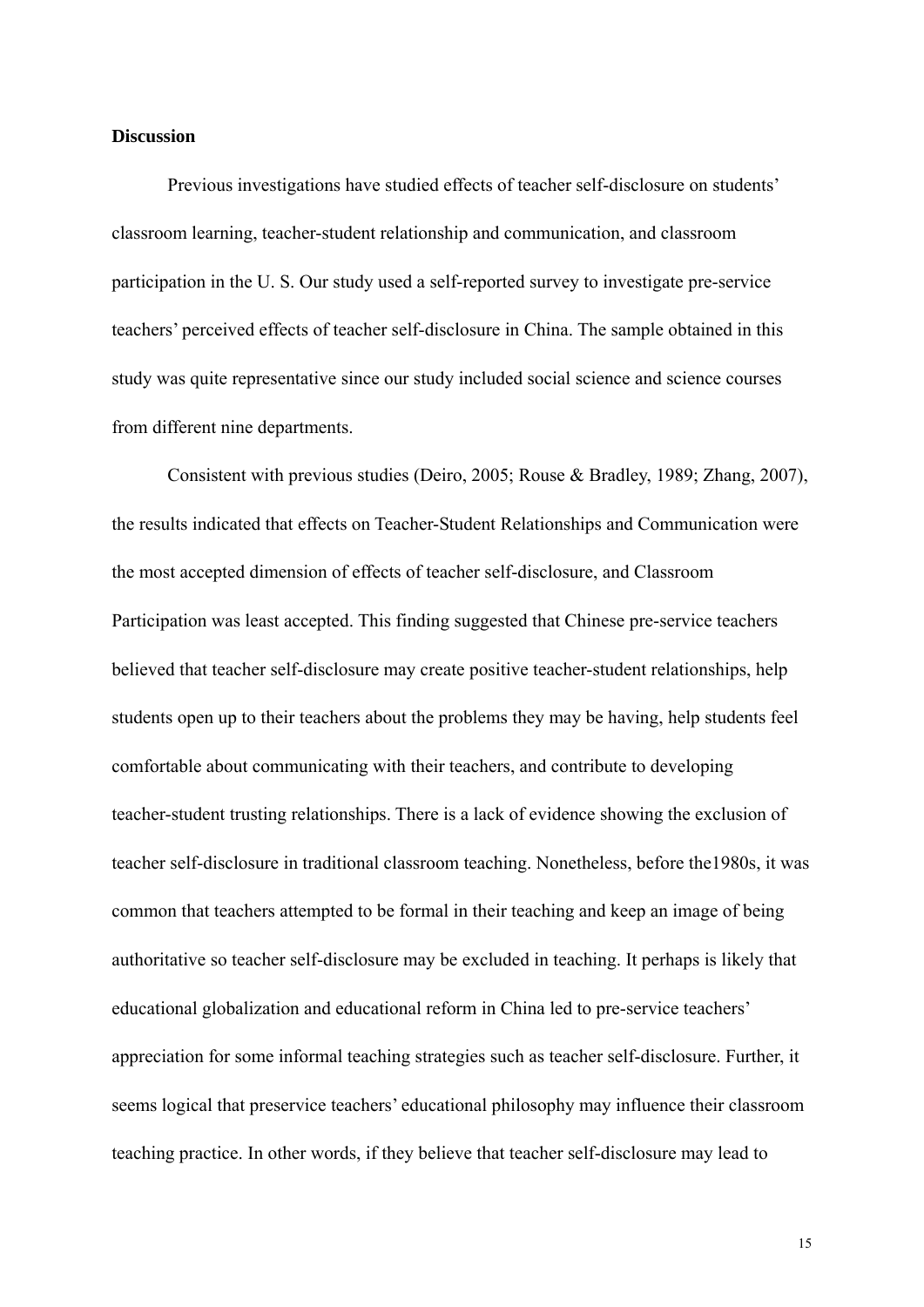positive and caring teacher relationships (Deiro, 2005) and contribute to establishing productive classroom community, pre-service teachers may be willing to use their self-disclosure in their future teaching. This argument suggests the necessity of further study on in-service teachers' perceptions or use of teacher self-disclosure in order to find out whether in-service teachers use teacher self-disclosure.

Another finding that was similar to Zhang (2007)'s study in the U.S. is that Chinese pre-service teachers also believed that teachers used teacher self-disclosure to interest students because it is more vivid to them and they also believed that teacher self-disclosure provided different ways for students to understand content knowledge and to enhance teaching clarity. Therefore, students may understand lectures more easily, and memorize and retrieve information (Hartlep, 2001; McCarthy & Schmeck, 1982).

Zhang (2007) found that pre-service teachers in the U.S. believed that teacher self-disclosure was not so related to students' classroom participation. Similarly, in this study, Chinese pre-service teachers did not report a high degree of consensus about the effects of teacher self-disclosure on student classroom participation. One reason that may account for this result may be the problems of the items in this dimension. This finding suggested that it could not be concluded that teacher self-disclosure enhances classroom participation. Maybe classroom participation needs to be redefined or another research needs to be designed to revisit the relationship between teacher self-disclosure and classroom participation. One flaw that may have existed in the survey is the statement that teacher self-disclosure may reduce students' misbehavior. This statement has received very low acceptance from the pre-service teachers, and in turn, affected the acceptance of the whole dimension.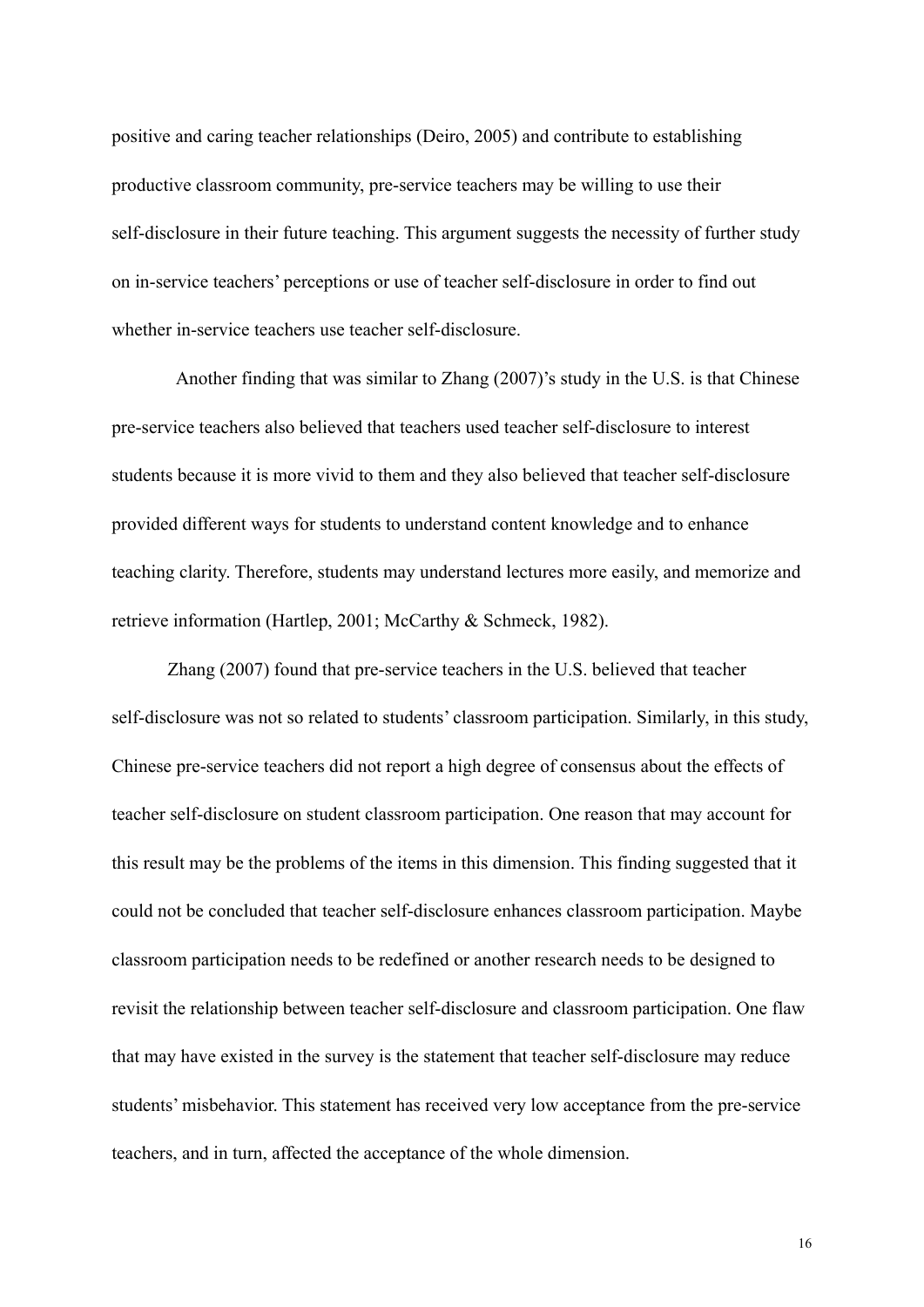Another finding from this study was a nonsignificant difference in the perceived effects of teacher self-disclosure between male and female Chinese pre-service teachers. This result was consistent with Zhang (2007)'s study in which both male and female pre-service and in-service teachers in the U.S. did not differ in their perceptions of the effects of teacher self-disclosure and showed that pre-service teacher gender does not influence their acceptance of teacher self-disclosure. It seems to be safe to conclude that male and female preservice teachers had the same degree of acceptance of the effects of teacher self-disclosure. One explanation for this finding may be that both male and female pre-service teachers understood the value of teacher self-disclosure in a similar way. Maybe the women liberation and modernization in China lead to the similar teaching beliefs of male and female pre-service teachers. Indeed, attention to the gender issues in teacher education in China may have reduced the differences between male and female pre-service teachers. Although gender equality was advocated before the social and economic reform in the 1980s, gender equality has been tremendously enhanced by the social development since then. Consequently educational reform led to the changed mentality. As results shown in this study, both male and female pre-service teachers accepted the effects of teacher self-disclosure.

However, the finding only showed that male and female pre-service teachers have similar perceptions of effects of teacher self-dislcosure and it did not indicate their use of teacher self-disclosure. The further study may explore whether male and female teachers use teacher self-disclosure differently. Nonetheless, this finding added initial literature to the study of teacher self-disclosure in China.

Another contribution of this study to the research of teacher self-disclosure was the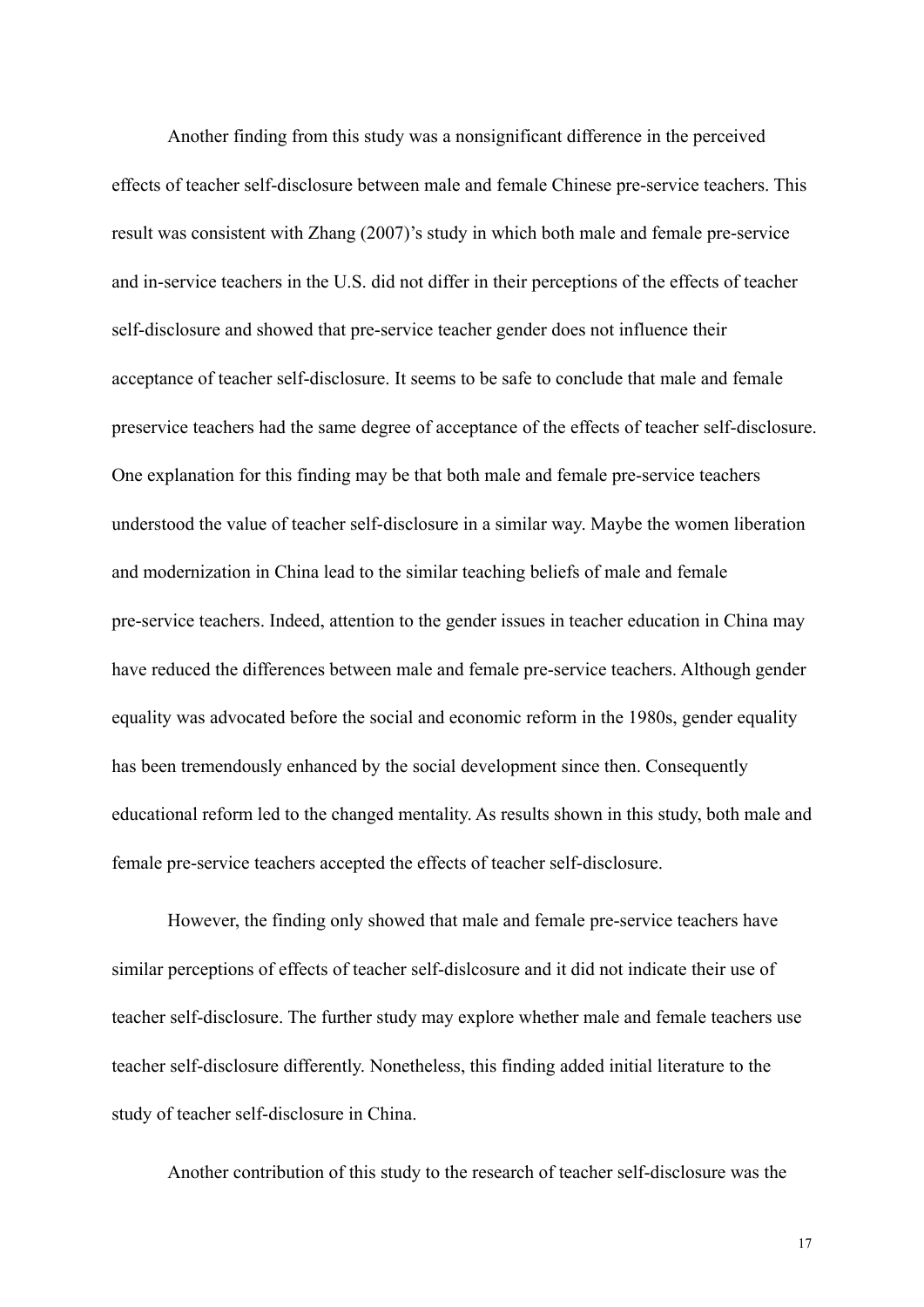exploration of influence of subject area on perceptions of teacher self-disclosure.

Contradictory with the assumption that social science pre-service teachers had higher degree of acceptance of the effects of teacher self-disclosure, science major pre-service teachers reported significantly higher degree of acceptance of the effects of teacher self-disclosure on Classroom Participation than did social science major pre-service teachers. Unfortunately, no empirical evidence could be found to support this finding. However, it may be tentatively assumed that pre-service teachers of science majors believed that science teaching needs more teacher self-disclosure which may make the teaching more interesting to students. It is generally believed that the teachers of social science will more easily find something from their own experiences to relate to the teaching material compared with the teachers of science. However, in K-12 classroom teaching, as one of the examples of teacher self-disclosure aforementioned, teachers of science should make be able to add themselves as learning resource to their teaching. Here is the documentation by one pre-service teacher about a biology teacher's use of self-disclosure in her teaching:

The teacher used her experience as a triathlete to introduce the importance of proteins in body systems. The use of her self-disclosure posed a great introduction to a lecture topic and it created a lot of interest for the students. She talked about how she incorporates proteins into her diet and how they help her diet and how she trains for

her triathlons … She just disclosed how the proteins helped her body systems to operate more efficiently.

This study may make science teachers realize that they can and need to use their self-disclosure to create an interesting and positive classroom environment where students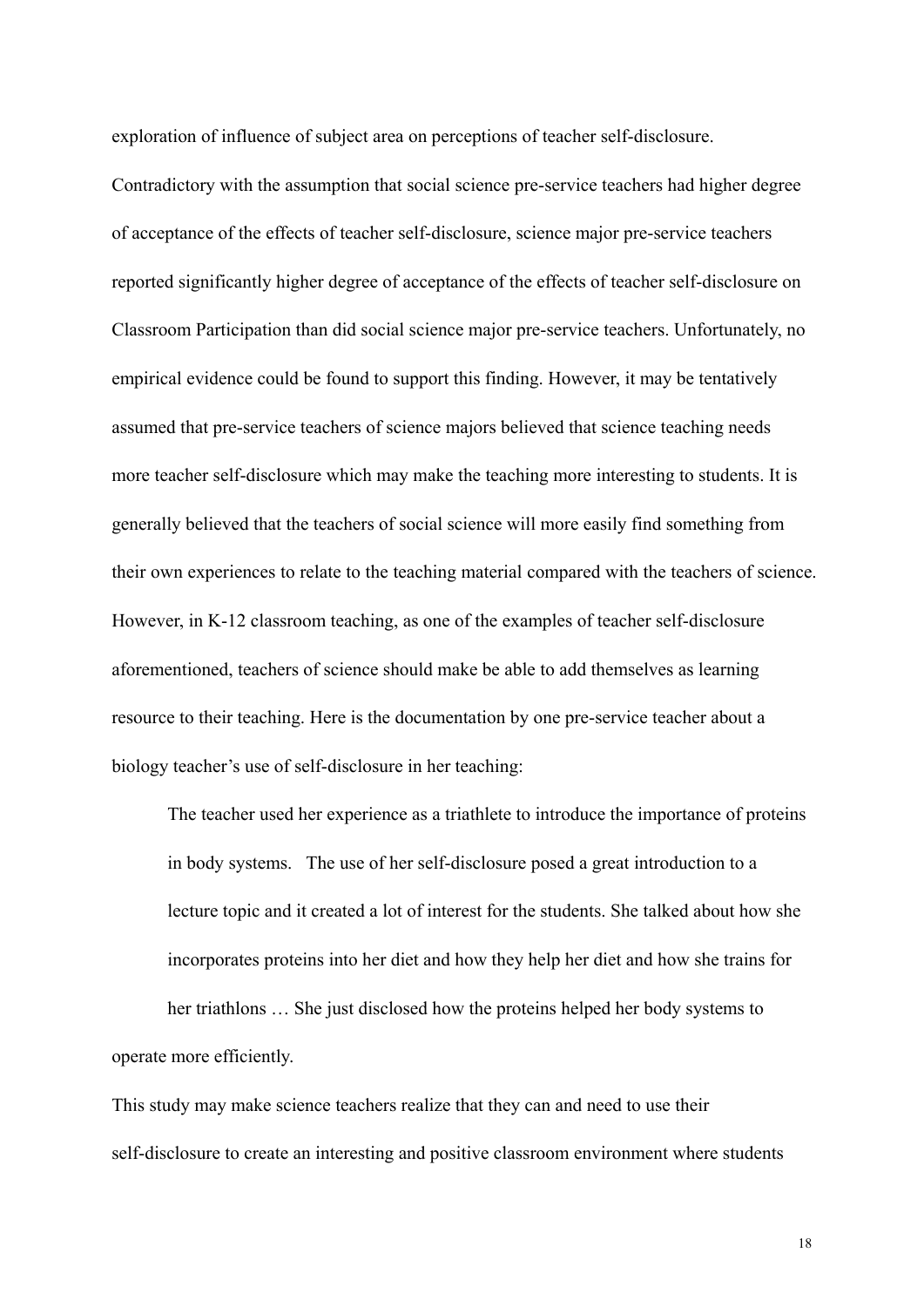can participate in learning activities.

This study focused on the perceived effects of teacher self-disclosure. To study the actual effects of teacher self-disclosure, researchers may examine students' academic achievement to find the learning effects, and observe in-service teachers' class and interview teachers and students for the effects of teacher self-disclosure on teacher-student relationships and classroom participation. It may be exhaustive to examine the three dimensions of effects in one study. While the perceived effects may weaken the generalizability of this study, it has its own worth. First of all, this study as an initial study showed that teacher self-disclosure became accepted in China. The findings also exemplified how the social development may have changed educational philosophy and teaching practice. Second, this study may cause teachers' attention in their teaching practice and learn how to use teacher self-disclosure effectively to reach the goals of education. Finally, this study will also provide the research methodology and evidence for the interested researchers to conduct further related studies.

# **Conclusion**

This study suggests that Chinese pre-service teachers held beliefs about effects of teacher self-disclosure on classroom learning, teacher-student relationships and communication, and classroom participation. Results showed that, of the three dimensions of effects of teacher self-disclosure, teacher-student relationships and classroom communication was most accepted. The findings may have resulted from the educational globalization and educational reform which weakened the teacher authority in teaching and emphasized the caring and respectful teacher-student relationship and positive classroom communication. The study found that gender did not influence pre-service teachers' perceptions of the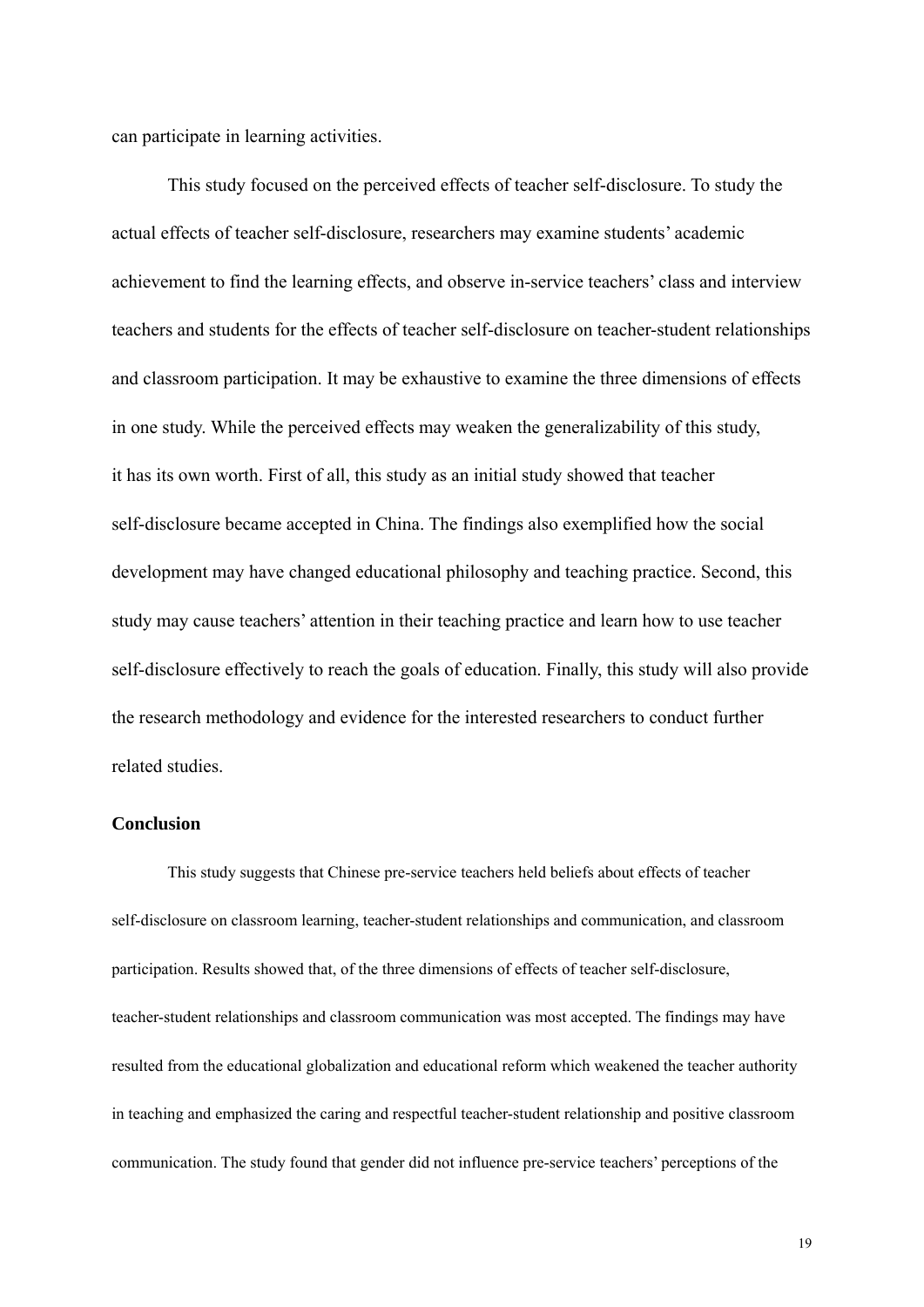effects of teacher self-disclosure. The study also found that Chinese pre-service teachers of science majors had significant differences in their understandings of effects of teacher self-disclosure on classroom participation.

#### **References**

- Cayanus, J. L., Martin, M. M., & Weber, K. D. (2003, April). *The relationships between teacher self-disclosure with out-of-class communication, student interest, and cognitive learning.* Paper presented at the annual meeting of the Southern States Communication Association, Birmingham, AL.
- Cooper, P. J., & Simonds, C. (1999). Communication for the classroom teacher. Boston, MA: Allyn Bacon. Deiro, J. A. (2005). *Teachers do make a difference: The teacher's guide to connecting with students.*

Thousand Oaks, CA: Corwin Press.

- Goldstein, G. S., & Benassi, V. A. (1994). The relation between teacher self-disclosure and student classroom participation. *Teaching of Psychology*, *21*(4), 212-217.
- Hartlep, K. (2001). *Self-reference and instructor self-disclosure: Is gossip easier to remember?* The Online Journal of Teaching and Learning in the CSU. Retrieved on February 3, 2006, [http://www.exchangejournal.org](http://www.exchangejournal.org/)
- McCarthy, P. R., & Schmeck, R. R. (1982). Effects of teacher self-disclosure on student learning and perceptions of teacher. *College Student Journal, 16*, 45-49.
- Nussbaum, J. F., & Scott, M. D. (1979). Instructor communication behaviors and their relationship to classroom learning. In D. Nimmo (Ed.), *Communication Yearbook 3* (pp. 561-583*).* New Brunswick, NJ: Transaction Books.
- Ouyang, K. (2004). Higher education reform in China today. *Policy Futures in Education, 2* (1), 140-149.
- Rouse, R. E., & Bradley, D. (1989). Personally shared reading: How teacher self-disclosure effects student self-disclosure. *Middle School, 20*, 34-35.
- Sorensen, G. (1989). The relationships among teachers' self-disclosive statements, students' perceptions, and affective learning. *Communication Education, 38,* 259-276.
- Walker, S. R. (1999). *College teachers' use of self-disclosive messages and students' affective learning.*  Unpublished master's thesis, California State University, Long Beach.
- Wambach, C., & Brothen, T. (1997). Teacher self-disclosure and student classroom participation revisited. *Teaching of Psychology, 24*(4), 262-263.

Winchester, I. (2002). On the applicability of western models to China. *Journal of Educational Thought*, *36* (2), 105-110.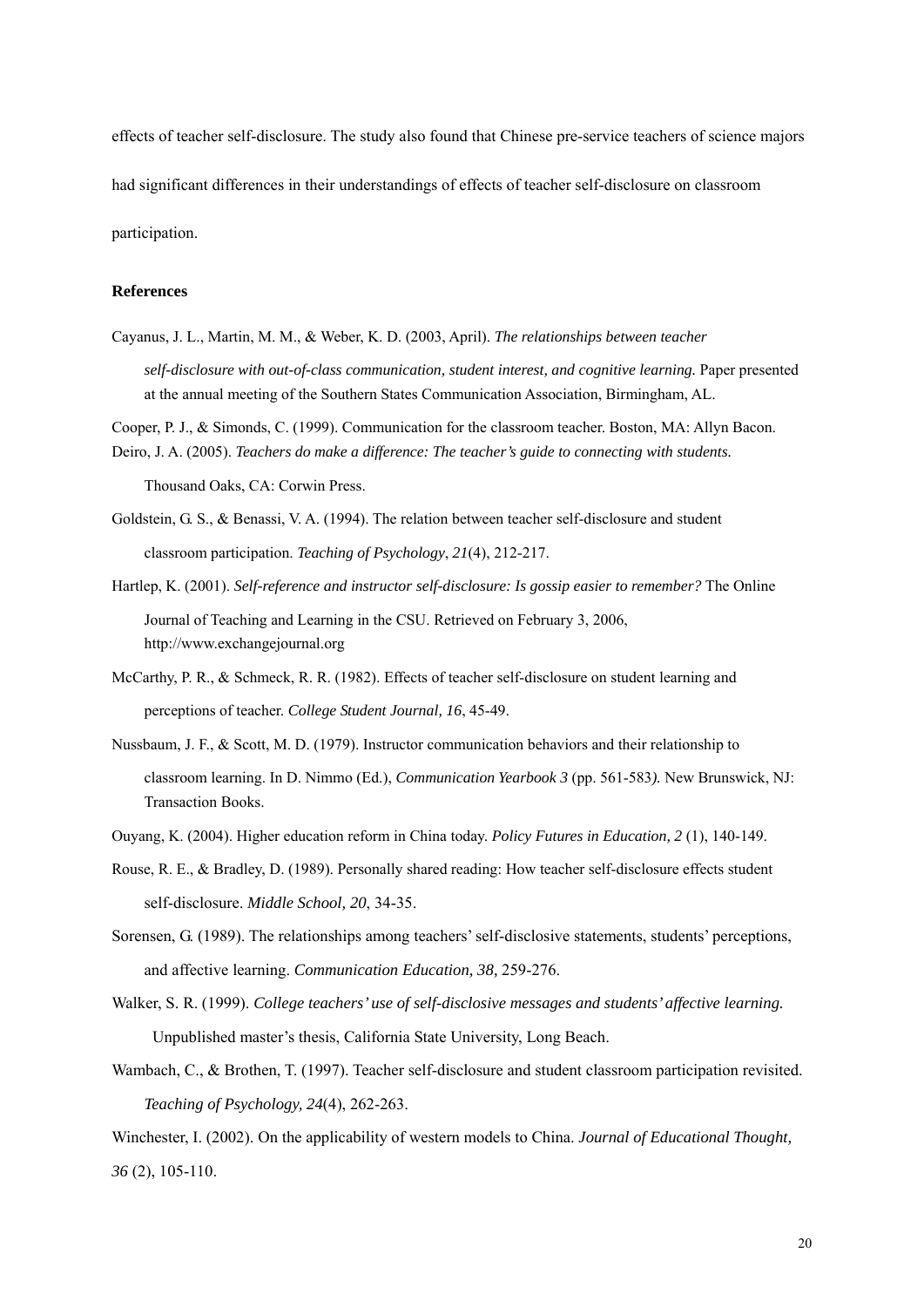Zhang, S. (2007). *Preservice and inservice teachers' perceptions of appropriateness of teacher self-disclosure and its teaching effectiveness.* Unpublished doctoral dissertation, Old Dominion University, Norfolk.

# **Appendix I**

*Factors Loading of Teaching Effectiveness of Teacher Self-Disclosure (TSD) Scale* 

| TSD allows students to understand the lecture easily.<br>.769<br>TSD helps students to memory and retrieve information.<br>.691<br>TSD broadens students' knowledge.<br>.662<br>TSD helps students understand teachers' lectures.<br>.642<br>TSD enhances teaching clarity.<br>.638<br>TSD makes students get interested in learning the subject matter.<br>.616<br>TSD makes teaching more vivid to students.<br>.552<br>TSD provides different ways for students to understand the class<br>.547<br>content.<br>TSD creates caring relationships between teachers and students.<br>.738<br>TSD helps students open up to their teachers about problems they<br>.697<br>may be having.<br>TSD helps students feel comfortable about communicating with<br>.688<br>their teachers.<br>TSD contributes to developing trust between teachers and<br>.598<br>students. | Items                                    | 1 | $\overline{2}$ | 3    |
|---------------------------------------------------------------------------------------------------------------------------------------------------------------------------------------------------------------------------------------------------------------------------------------------------------------------------------------------------------------------------------------------------------------------------------------------------------------------------------------------------------------------------------------------------------------------------------------------------------------------------------------------------------------------------------------------------------------------------------------------------------------------------------------------------------------------------------------------------------------------|------------------------------------------|---|----------------|------|
|                                                                                                                                                                                                                                                                                                                                                                                                                                                                                                                                                                                                                                                                                                                                                                                                                                                                     |                                          |   |                |      |
|                                                                                                                                                                                                                                                                                                                                                                                                                                                                                                                                                                                                                                                                                                                                                                                                                                                                     |                                          |   |                |      |
|                                                                                                                                                                                                                                                                                                                                                                                                                                                                                                                                                                                                                                                                                                                                                                                                                                                                     |                                          |   |                |      |
|                                                                                                                                                                                                                                                                                                                                                                                                                                                                                                                                                                                                                                                                                                                                                                                                                                                                     |                                          |   |                |      |
|                                                                                                                                                                                                                                                                                                                                                                                                                                                                                                                                                                                                                                                                                                                                                                                                                                                                     |                                          |   |                |      |
|                                                                                                                                                                                                                                                                                                                                                                                                                                                                                                                                                                                                                                                                                                                                                                                                                                                                     |                                          |   |                |      |
|                                                                                                                                                                                                                                                                                                                                                                                                                                                                                                                                                                                                                                                                                                                                                                                                                                                                     |                                          |   |                |      |
|                                                                                                                                                                                                                                                                                                                                                                                                                                                                                                                                                                                                                                                                                                                                                                                                                                                                     |                                          |   |                |      |
|                                                                                                                                                                                                                                                                                                                                                                                                                                                                                                                                                                                                                                                                                                                                                                                                                                                                     |                                          |   |                |      |
|                                                                                                                                                                                                                                                                                                                                                                                                                                                                                                                                                                                                                                                                                                                                                                                                                                                                     |                                          |   |                |      |
|                                                                                                                                                                                                                                                                                                                                                                                                                                                                                                                                                                                                                                                                                                                                                                                                                                                                     |                                          |   |                |      |
|                                                                                                                                                                                                                                                                                                                                                                                                                                                                                                                                                                                                                                                                                                                                                                                                                                                                     |                                          |   |                |      |
|                                                                                                                                                                                                                                                                                                                                                                                                                                                                                                                                                                                                                                                                                                                                                                                                                                                                     |                                          |   |                |      |
|                                                                                                                                                                                                                                                                                                                                                                                                                                                                                                                                                                                                                                                                                                                                                                                                                                                                     |                                          |   |                |      |
|                                                                                                                                                                                                                                                                                                                                                                                                                                                                                                                                                                                                                                                                                                                                                                                                                                                                     |                                          |   |                |      |
|                                                                                                                                                                                                                                                                                                                                                                                                                                                                                                                                                                                                                                                                                                                                                                                                                                                                     |                                          |   |                |      |
|                                                                                                                                                                                                                                                                                                                                                                                                                                                                                                                                                                                                                                                                                                                                                                                                                                                                     | TSD contributes to classroom discipline. |   |                | .745 |
| TSD contributes to students' willingness to learn.<br>.738                                                                                                                                                                                                                                                                                                                                                                                                                                                                                                                                                                                                                                                                                                                                                                                                          |                                          |   |                |      |
| TSD makes students enthusiastic about classroom activities.<br>.638                                                                                                                                                                                                                                                                                                                                                                                                                                                                                                                                                                                                                                                                                                                                                                                                 |                                          |   |                |      |
| .539<br>TSD makes students' learning experiences more engaging.                                                                                                                                                                                                                                                                                                                                                                                                                                                                                                                                                                                                                                                                                                                                                                                                     |                                          |   |                |      |
| TSD reduces students' misbehaviors.<br>.516                                                                                                                                                                                                                                                                                                                                                                                                                                                                                                                                                                                                                                                                                                                                                                                                                         |                                          |   |                |      |

*Note*: 1. Classroom Learning 2. Teacher-Student Relationships and Communication

3. Classroom Participation

#### **Authors**:

張紹安[Shaoan Zhang] 內華達大學拉斯維加斯校區教育學院課程指導系, 助理教授 馬里蘭路 4505號, 453005 信箱, 內華達大學拉斯維加斯校區, 89154-3005 電子郵件: [shaoan.zhang@unlv.edu;](mailto:shaoan.zhang@unlv.edu) 電話: (702) 8955084; 傳真: (702) 8954898

史清敏[Qingmin Shi], 河北師範大學教育學院心理系, 副教授 河北省石家莊市河北師範大學西校區 河北師範大學教育學院心理系,050091 電子郵件: [psychqmsh@yahoo.com;](mailto:shaoan.zhang@unlv.edu) 電話: (702) 434-7183

羅曉[Xiao Luo], 廈門集美大學教師教育學院, 教授 福建廈門集美大學,361021 電子郵件: [luoxiao666@sina.com](mailto:luoxiao666@sina.com); 電話: (592) 6180924